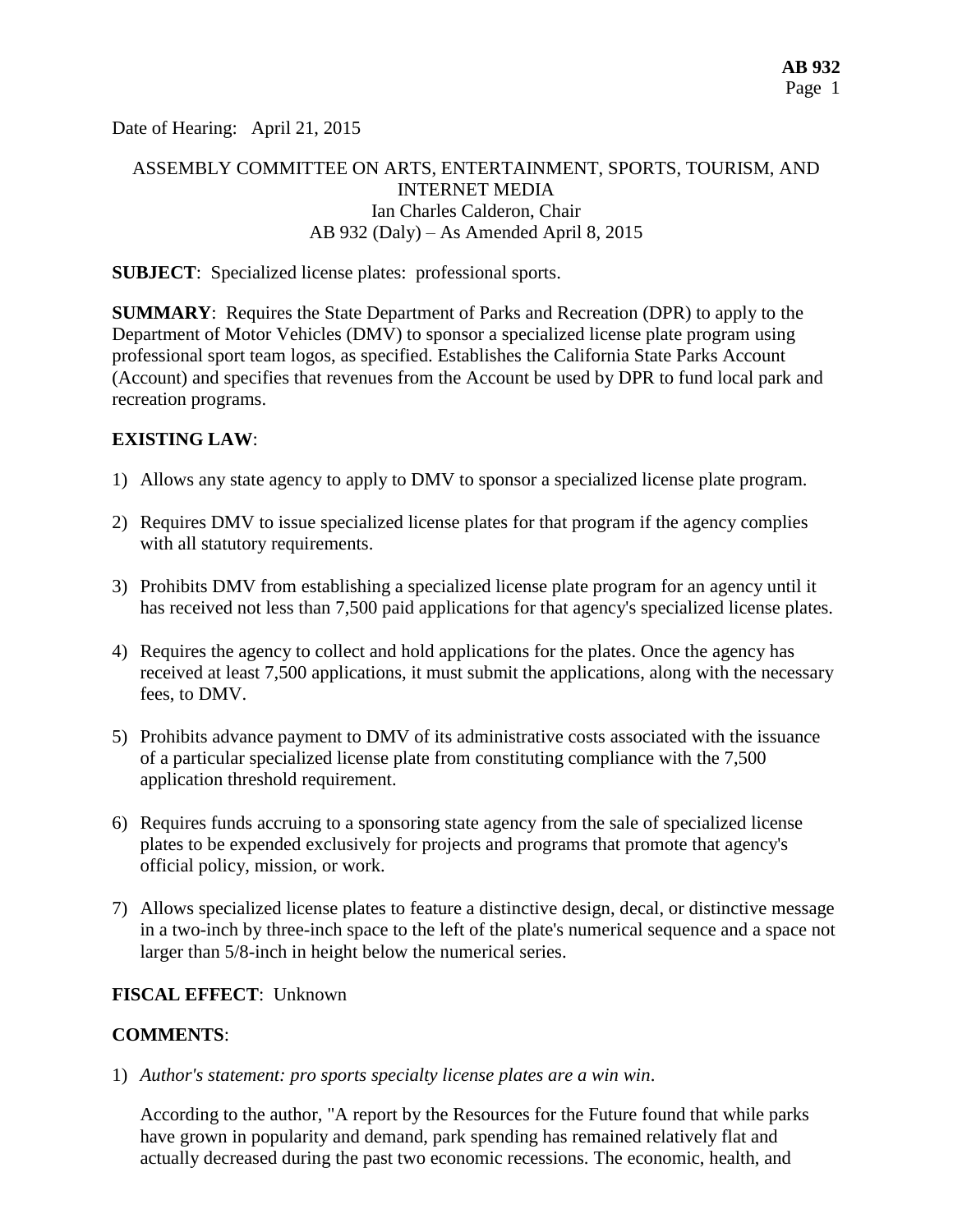environmental benefits of parks is well documented; however it has become increasingly difficult for municipal governments to provide funding for them. California is home to millions of sports fans, and this legislation provides an easy way for drivers to show support for their favorite sports team, and parks and recreational programs simultaneously. In addition, the professional sports charities will be able to grow their programs, which will also provide benefit to the People of California."

# *2) Background.*

a) *Requirements for constitutionality of specialty tags.* Prior to 2007, any new specialized license plate required specific legislative authorization. That practice was held to be unconstitutional by the federal courts in that the Legislature approved some of the plates and rejected others, while using no standardized or objective criteria for those decisions. In response to the court decision, AB 84 (Leslie), Chapter 454, Statutes of 2006, established the current specialized license plate program to provide a forum for government speech that promotes California's state policies. AB 84 excludes private organizations from seeking specialized license plates as a forum for private speech, and thus addresses the court's objection.

Plates now created and the revenue they generate must publicize or promote a state agency, or the official policy, mission, or work of a state agency. Furthermore, the process requires that at least 7,500 paid applications must be received by the state agency prior to notifying DMV. The 7,500-application threshold was previously put into statute for specialized license plates and was arrived at in an attempt to assure that DMV's startup costs would be fully covered by the portion of the registration fee surcharge that is directed to DMV and to avoid a proliferation of different types of plates, which can be troublesome from a law enforcement perspective.

b) *Professional sports specialty plates elsewhere*. Currently, 25 states and Washington D.C. have implemented specialized license plate programs in some form using professional sport team logos. Revenues from these programs have been used to fund programs such as, youth development, homelessness, and academic scholarships. Overall, information provided by the author demonstrates that these programs using professional team logos have been successful in raising revenue for various social programs.

## 3) *Process for professional team DMV specialty plate designation*.

To begin the process, professional sports teams interested in participating in the specialty license plate program will contact the Department, and an Memorandum of Understanding (MOU) agreement will be signed between the parties outlining the nature of the charitable activities of the professional sports team (Charity) in order to assure compliance with legal requirements for specialty plates discussed in Comment 2 above, and license fee to be collected on behalf of the Charity.

The Department will then submit a Letter of Intent to DMV which contains a financial plan stating the purpose(s) for which the revenue will be used. The parties will then have 12 months to collect 7,500 applications. Each individual team must submit a request, and gather 7,500 fan applications prior to the striking of the first plate. A process exists for extension of time should a team fail to meet the one year deadline.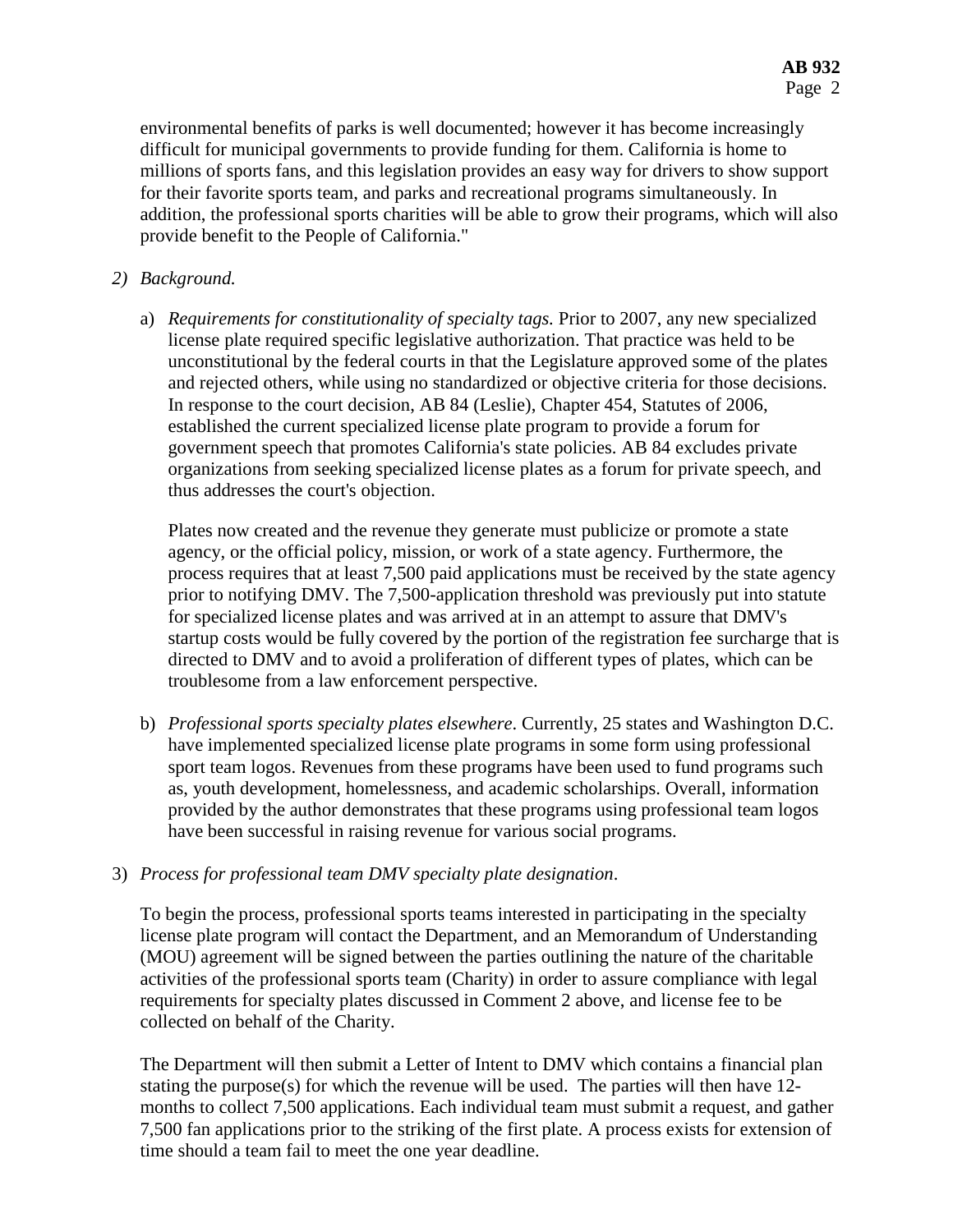Once sufficient commitment applications have been gathered, a license plate prototype must be submitted for approval, and the design, logo, and message on the plate must publicize or promote the official policy, mission, or work of the sponsoring state agency. After plate design approval by DMV and the California Highway Patrol, the DMV will authorize the plate prototype to be manufactured. The implementation cost for the specialized license plates is approximately \$400,000. The cost is recovered from the sale of the license plates. Once the implementation costs have been met, a deduction (Administrative Service Fee) will be taken for ongoing administrative costs from every application thereafter.

After deducting implementation costs and ongoing Administrative Service Fees, the remainder of the monies will be allocated as follows:

- a) Sequential plate configurations go into the Specialized License Plate Fund.
- b) Personalized configurations go into two different funds:
	- i) A Specialized License Plate Fund for your plate program.
	- ii) Environmental License Plate Fund for the portion of fees that is attributable to each.

Upon appropriation of the funds by the Legislature to the California State Parks Account, created by this bill within the Specialized License Plate Fund, the Department will remit the portion of the fee collected on behalf of the Charity pursuant to the MOU.

## *4) Department of Parks and Recreation Office of Grants and Local Services (OGAL)*

According to the Department, the following types of services and equipment could be purchased for local parks under the income generated by the bill, based upon the experience of their typical grant programs - which have ranged in size from \$2 million to \$184 million. They also advise that a key component to a successful grant program is to tailor the program to the amount of funding available; if the amount of funding is relatively small, it would be worth considering having a match requirement, limiting the types and locations of eligible entities, and being specific about the types of projects that are eligible. At any amount less than \$10 million, it would be worth considering a match requirement to reduce the number of applications.

OGALS typically limits the maximum grant amount to no more than 10% of the entire program. So, if the program amount is \$2 million, the maximum grant is \$200,000 (this ensures at least ten awards).

Here's the approximate cost of some typical items OGALS funds:

- Programs for children (summer day camps, field trip programs, etc.) \$25k to \$200k
- Playgrounds (build/replace) \$50k to \$250k
- Sports field irrigation system \$50k to \$100k
- Restrooms \$100k to \$250k
- Sports field lighting \$150k
- Artificial turf for one soccer field \$500k to \$750k
- 5) *Professional sports charities*. According to information found on the Internet, each professional sports team in major sports is involved in local charities. A sample list of sports and teams includes the following charitable efforts: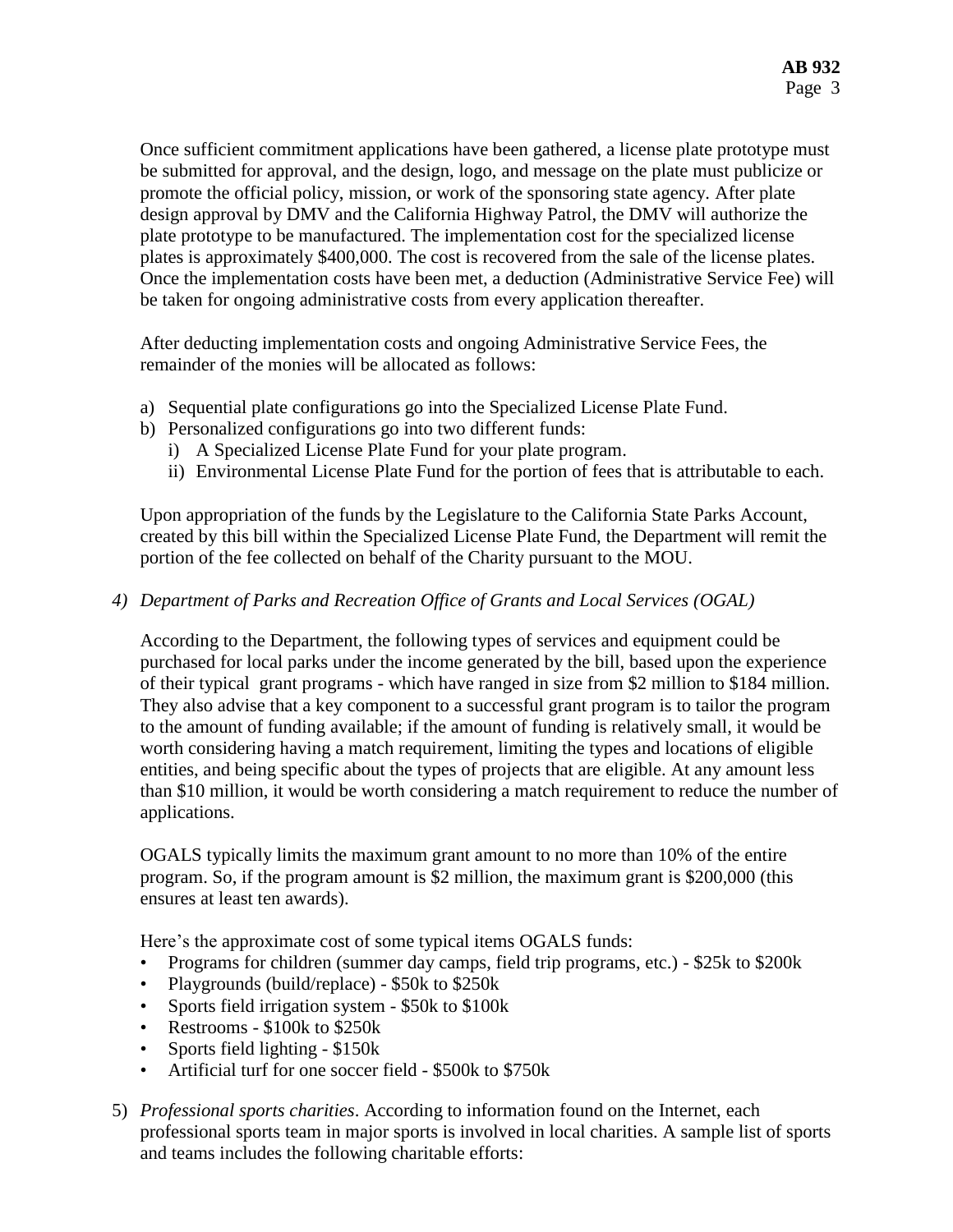#### *a) National Football League (NFL)*

Oakland Raiders. Organizations involved with: Brave Kids, Boys & Girls Club of Oakland, California Department of Social Services, Children's Hospital Oakland, KDOL Sports Forum, food drive, Football 101, Komen Race for the Cure, Menlo Charity Horse Show, Oakland Police Department, Read Aloud Day 2000, Special Olympics, Toys for Tots. Team programs: Battle of the Bay basketball charity game, donations of turkey and ham during Thanksgiving, Football 101, Let Us Play! Sports Camp for girls, Offense-Defense Football Camp, toy drive.

San Diego Chargers. Organizations involved with: California Interscholastic Federation Championship football games, Children's Hospital and Health Center, Pop Warner football, San Diego Blood Bank. Team programs: Alex Spanos All Star Classic (high school all-star football game), Chargers Blood Drive, Chargers Champions (benefiting youth, education and sports in San Diego County), High School Coach of the Week, Toss for Tots (members make a donation for each Chargers touchdown during the season).

San Francisco 49ERS. Charitable arm: 49ers Foundation. Organizations involved with: Brave Kids, The Drug Abuse Resistance Program, Emergency Housing Consortium, Glide Memorial Church, Hamilton Family Center, Make-A-Wish Foundation, Susan G. Komen Breast Cancer Foundation. Team programs: 49ers Academy (personalized education setting for students at risk of dropping out), 49ers Coat Drive, 49ers Food Drive, Bay Area All-Star Scholarship Team (in partnership with the NBA Golden State Warriors, MLB Oakland As, NFL Oakland Raiders, MLB San Francisco Giants and NHL San Jose Sharks awarded to six students), Football 101, Gatorade/49ers Junior Training Camp, High School Coach of the Week, Holiday Hospital Visits, Operation Blessing 2000.

#### b) *Major League Baseball (MLB*).

Los Angeles Angels of Anaheim Charity. Through their involvement in a variety of outreach programs and non-profit organizations, Angels Baseball has proven to be a valuable member of the surrounding community. From laying down the foundation one brick at a time with the Angels Brick Project to helping fund local and national youth organizations, the Angels Baseball Foundation focuses on initiatives aimed to create and improve Education, Healthcare, Arts & Sciences, and Community related youth programs throughout the region, in addition to providing children the opportunity to experience the great game of baseball and its countless positive attributes.

Los Angeles Dodgers Charity. Founded in 1998, the Dodgers Dream Foundation (DDF) was created to provide educational, athletic and recreational opportunities for the youth of the Greater Los Angeles community. The Foundation places special emphasis on helping traditionally under-served youth.

Oakland Athletics Charity. The Oakland Athletics host numerous community events including Golf Classics, Awareness Days, as well as support youth baseball programs and educational endeavors.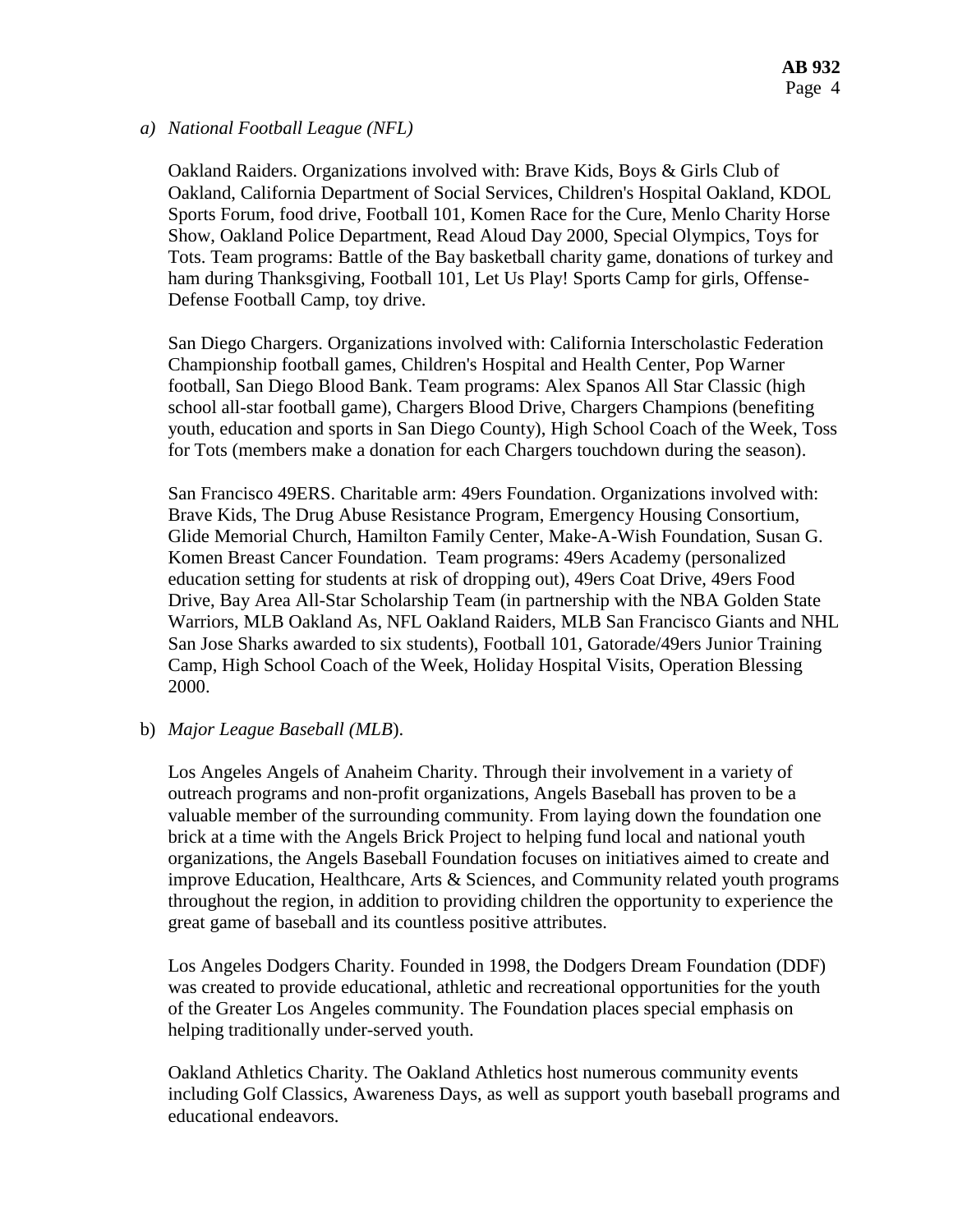San Diego Padres Charity. The Padres Foundation for Children, established in 1995 by Padres Chairman John Moores, is the primary source of funding for the club's outreach initiatives in the areas of children's health, education and youth baseball/softball. The Foundation raises funds through corporate sponsorships and through a number of programs in which fans can participate, including Scoreboard Surprises, an online charitable auction, and the annual Shirts Off Their Backs fundraiser.

San Francisco Giants Charity. The Giants' work in the community translates into a variety of unique and progressive programs dedicated to addressing some of the most pressing needs of Northern California children and their families, including health, violence prevention, youth fitness and recreation, education and literacy.

c) *National Basketball Association (NBA*).

Since the NBA launched its NBA Cares initiatives in 2005, the league, its teams and players have raised and donated more than \$242 million to charity; completed more than 3 million hours of community service; and created nearly 1,000 places where children and families can live, learn or play. The league counts KaBoom!, Special Olympics, YMCA, Boys and Girls Clubs of America, UNICEF, the Make-A-Wish Foundation, Share Our Strength and GLAAD among its social responsibility partners.

*6) Extra fees paid above DMV registration for specialty license plates are tax deductible.*

According to a 2009 FTB Information Letter requesting clarification on the deductibility of special interest license plate fees as a charitable contribution under California law, "When a taxpayer, with the intention of making a gift, purchases an item of value from a qualified charity, the excess of the payment over the value received is a charitable contribution. As a result, taxpayers who pay the additional fee are entitled to treat as a charitable contribution the difference between the amounts paid for the Arts Council license plate and a regular California license plate...This same conclusion is applicable to registrants that purchase environmental license plates as well as other similarly situated registrants when purchasing other special license plates that support other charitable purposes."

7) Co*mmittee comment: no definition of professional sports*. Other states which have enacted similar legislation have offered a rather broad definition of professional sports, for instance New Jersey law provides, "As used in this act, 'professional sports team' includes, but is not limited to, teams and franchises associated with the National Hockey League; Major League Baseball Properties, Inc.; NASCAR; NFL Properties, LLC; and National Basketball Properties, Inc." By contrast Ohio offers plates of specific teams and not sports per se, such as the Cincinnati Reds, Cincinnati Bengals, Cleveland Browns, Cleveland Indians and Columbus Blue Jackets. As the bill moves forward the author may wish to consider adding some parameters to the teams who may participate in the specialty plate program.

## *8) Prior and related legislation.*

a) AB 270 (Nazarian), would require the State Department of Public Health to apply to the DMV to sponsor a diabetes awareness, education, and research specialized license plate program (program), as specified. Currently pending before the Assembly Appropriations Committee.